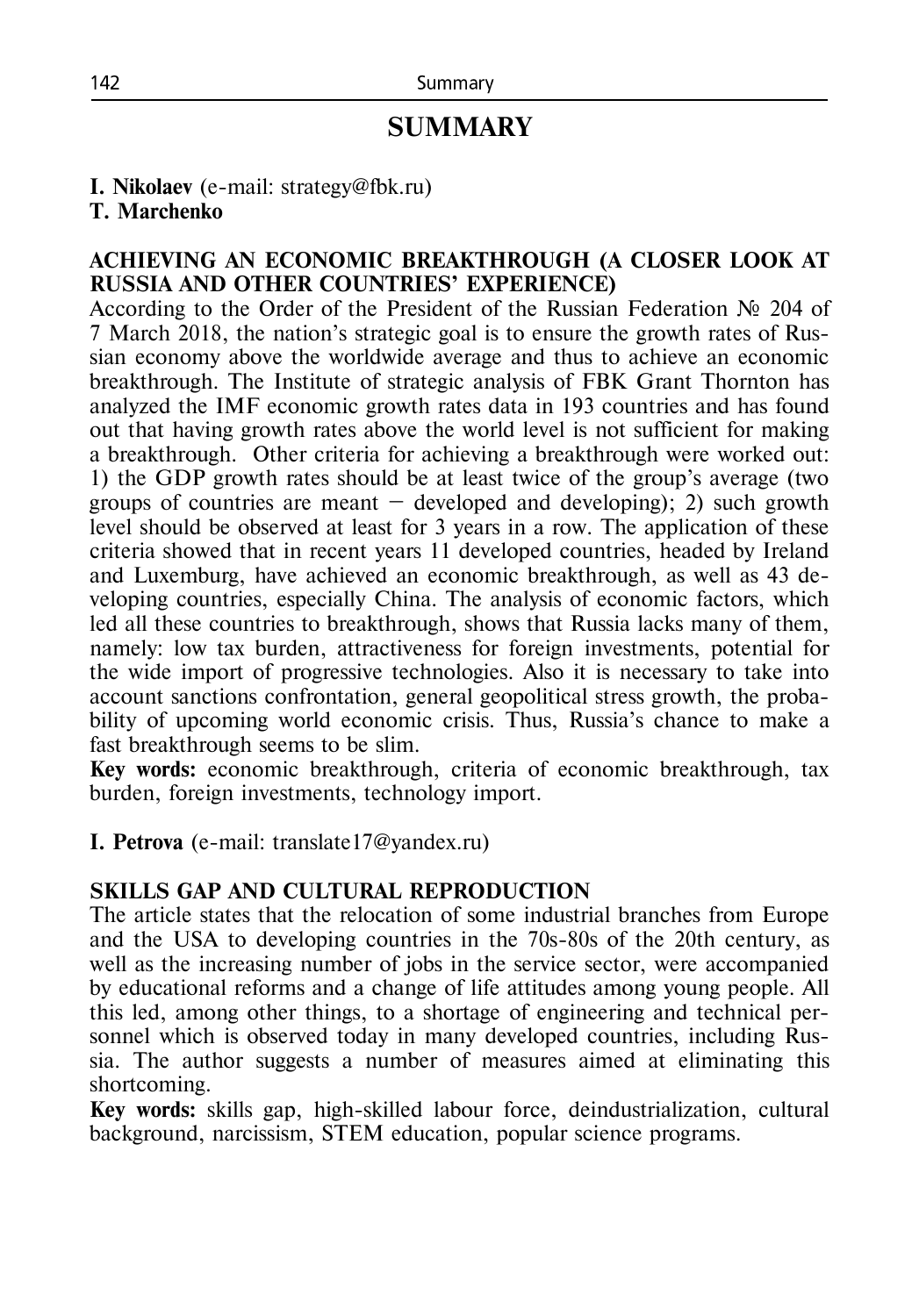**B. Kheyfets** (е-mail: bah412@rambler.ru)

# **PROSPECTS FOR THE DEVELOPMENT OF THE EAEU AS A NEW FORMAT OF INTERACTION WITH THE OUTSIDE WORLD**

The article shows the advantages of the EAEU as a collective actor in creating new economic partnerships with third countries or integration unions. At the same time, there are serious challenges for Russia in the development of the EAEU, including increased competition within the economic union and emerging disintegration trends. Alternative development paths are proposed for the EAEU, which should not repeat the negative experience of the bureaucratic European Union. It is also necessary to stimulate the development of informal integration, which should bring obvious benefits to the population of the EAEU states.

**Key words:** EAEU, collective actor, economic partnership, jurisdictional competition, informal integration.

**Yu. Taranukha** (е-mail: yu.taranukha@mail.ru)

#### **ON THE NEW PHENOMENA IN CAPITALIST ECONOMIES**

The author challenges the view that any new phenomena observed in the modern capitalist economy are strictly formal in nature and do not change its qualitative aspects. The author shows that capitalism is changing due to the development of productive forces, and network organizational forms of production and cooperation are the true evidence of qualitative changes, although so far they do not change the essential properties of capitalism. The author also notes that the increased competition does not eliminate the possibility of cooperation.

**Key words:** the evolution of the capitalist economy, rivalry, cooperation, competition, business partnership.

**Yu. Enin** (e-mail:yry.enin-2009@tut.by) **P. Kokhno** (e-mail: pavelkohno@mail.ru)

#### **THE CHINESE-BELARUSIAN "INDUSTRIAL PARK"GREAT STONE"" AS A SPECIAL ZONE OF ECONOMIC GROWTH FOR BELARUS AND THE NEIGHBOURING COUNTRIES**

The article discusses the innovative project "Chinese-Belarusian" Industrial Park "Great Stone", which consists primarily in working out the Concept for the development of this park on an integrated basis complying with the Chinese strategy "One economic belt  $-$  One way". At the same time, the main idea behind the Chinese strategy is to create financial, information, and infrastructure networks and innovation zones, allowing to integrate the economies and markets of Europe and Asia. The participation of Belarus in this project and the growth of transit through its territory will make it possible to increase the efficiency of the country's economy, in particular by increasing the return on investment in the transport infrastructure.